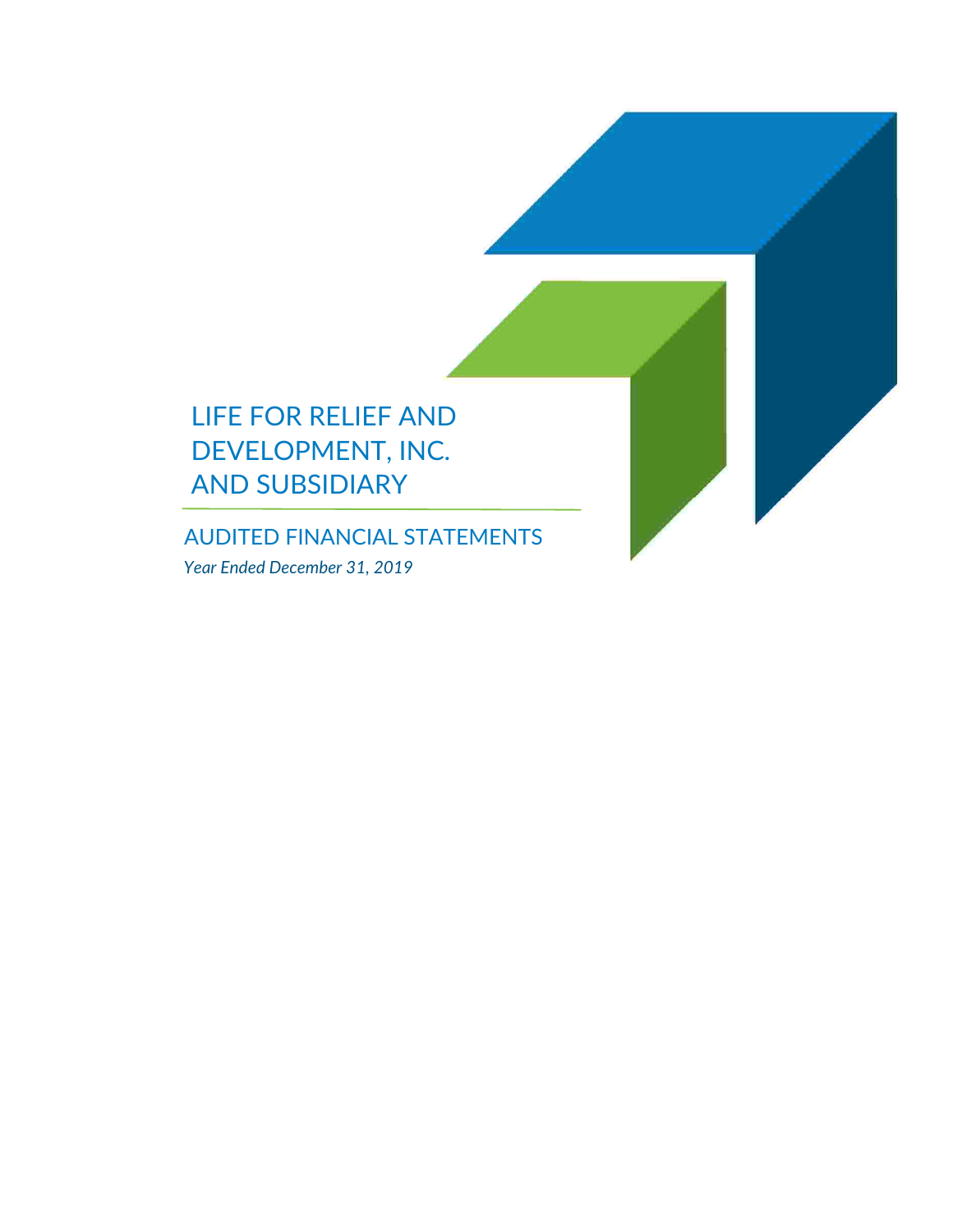# LIFE FOR RELIEF AND DEVELOPMENT, INC. AND SUBSIDIARY

| <b>INDEPENDENT AUDITOR'S REPORT</b>     |   |
|-----------------------------------------|---|
| <b>FINANCIAL STATEMENTS</b>             |   |
| <b>Statement of Financial Position</b>  | 2 |
| <b>Statement of Activities</b>          | З |
| <b>Statement of Functional Expenses</b> |   |
| <b>Statement of Cash Flows</b>          |   |
| <b>Notes to Financial Statements</b>    |   |
|                                         |   |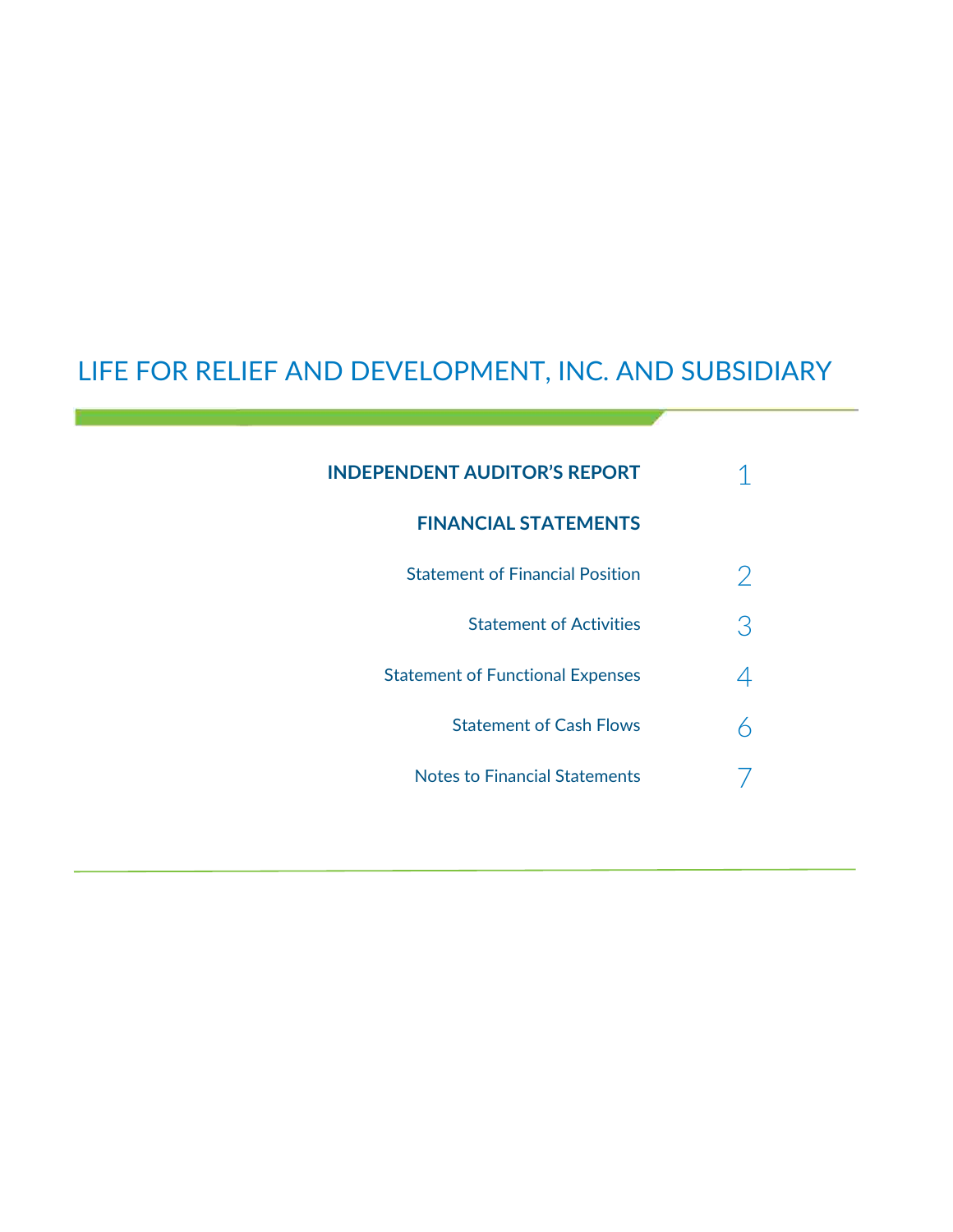

### Independent Auditor's Report

To the Board of Directors of Life for Relief and Development, Inc. and Subsidiary Southfield, Michigan

We have audited the accompanying consolidated financial statements of Life for Relief and Development, Inc. (a not-for-profit organization) and Subsidiary (a for-profit organization), which comprise the consolidated statement of financial position as of December 31, 2019, and the related consolidated statements of activities, functional expenses, and cash flows for the year then ended, and the related notes to the consolidated financial statements.

#### **Management's Responsibility for the Financial Statements**

Management is responsible for the preparation and fair presentation of these consolidated financial statements in accordance with accounting principles generally accepted in the United States of America; this includes the design, implementation, and maintenance of internal control relevant to the preparation and fair presentation of consolidated financial statements that are free from material misstatement whether due to fraud or error.

#### **Auditor's Responsibility**

Our responsibility is to express an opinion on these consolidated financial statements based on our audit. We conducted our audit in accordance with auditing standards generally accepted in the United States of America. Those standards require that we plan and perform the audit to obtain reasonable assurance about whether the consolidated financial statements are free from material misstatement.

An audit involves performing procedures to obtain audit evidence about the amounts and disclosures in the consolidated financial statements. The procedures selected depend on the auditor's judgment, including the assessment of the risks of material misstatement of the consolidated financial statements, whether due to fraud or error. In making those risk assessments, the auditor considers internal control relevant to the entity's preparation and fair presentation of the consolidated financial statements in order to design audit procedures that are appropriate in the circumstances, but not for the purpose of expressing an opinion on the effectiveness of the entity's internal control. Accordingly, we express no such opinion. An audit also includes evaluating the appropriateness of accounting policies used and the reasonableness of significant accounting estimates made by management, as well as evaluating the overall presentation of the consolidated financial statements.

We believe that the audit evidence we have obtained is sufficient and appropriate to provide a basis for our audit opinion.

#### **Opinion**

In our opinion, the consolidated financial statements referred to above present fairly, in all material respects, the financial position of Life for Relief and Development, Inc. & Subsidiary as of December 31, 2019, and the changes in its net assets and its cash flows for the year then ended in accordance with accounting principles generally accepted in the United States of America.

Schloupitz Madhovan, P.C.

May 11, 2021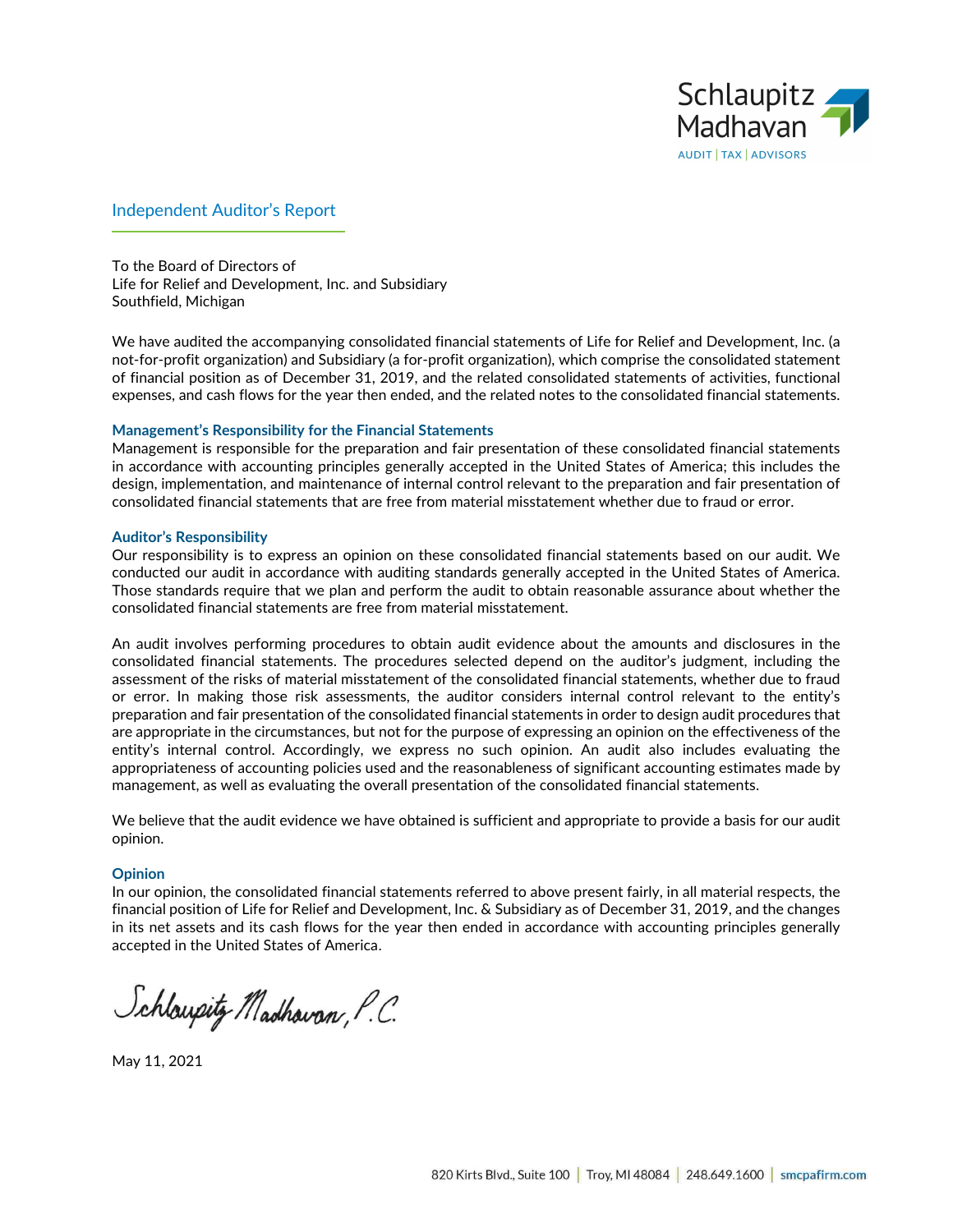# STATEMENT OF FINANCIAL POSITION DECEMBER 31, 2019

## **ASSETS**

| <b>Current assets</b>                |                 |
|--------------------------------------|-----------------|
| Cash and cash equivalents            | \$<br>5,959,793 |
| Pledges receivable, net of allowance | 162,820         |
| Prepaid expenses and other           | 255,413         |
| Inventories (in-kind contributions)  | 14,400          |
| Total current assets                 | 6,392,426       |
| Property and equipment               |                 |
| Land                                 | 57,750          |
| <b>Building</b>                      | 327,250         |
| <b>Building improvements</b>         | 456,304         |
| Furniture, fixtures and equipment    | 62,184          |
| Vehicles                             | 40,855          |
| <b>Total cost</b>                    | 944,343         |
| Less, accumulated depreciation       | 682,924         |
| Total property and equipment         | 261,419         |
| <b>Total assets</b>                  | 6,653,845<br>\$ |
| <b>LIABILITIES AND NET ASSETS</b>    |                 |
| <b>Current liabilities</b>           |                 |
| Accounts payable                     | \$<br>137,256   |
| Accrued expenses                     | 38,068          |
| <b>Total current liabilities</b>     | 175,324         |
| Net assets                           |                 |
| Without donor restrictions           | 2,897,087       |
| With donor restrictions              | 3,581,434       |
| Total net assets                     | 6,478,521       |
| Total liabilities and net assets     | \$<br>6,653,845 |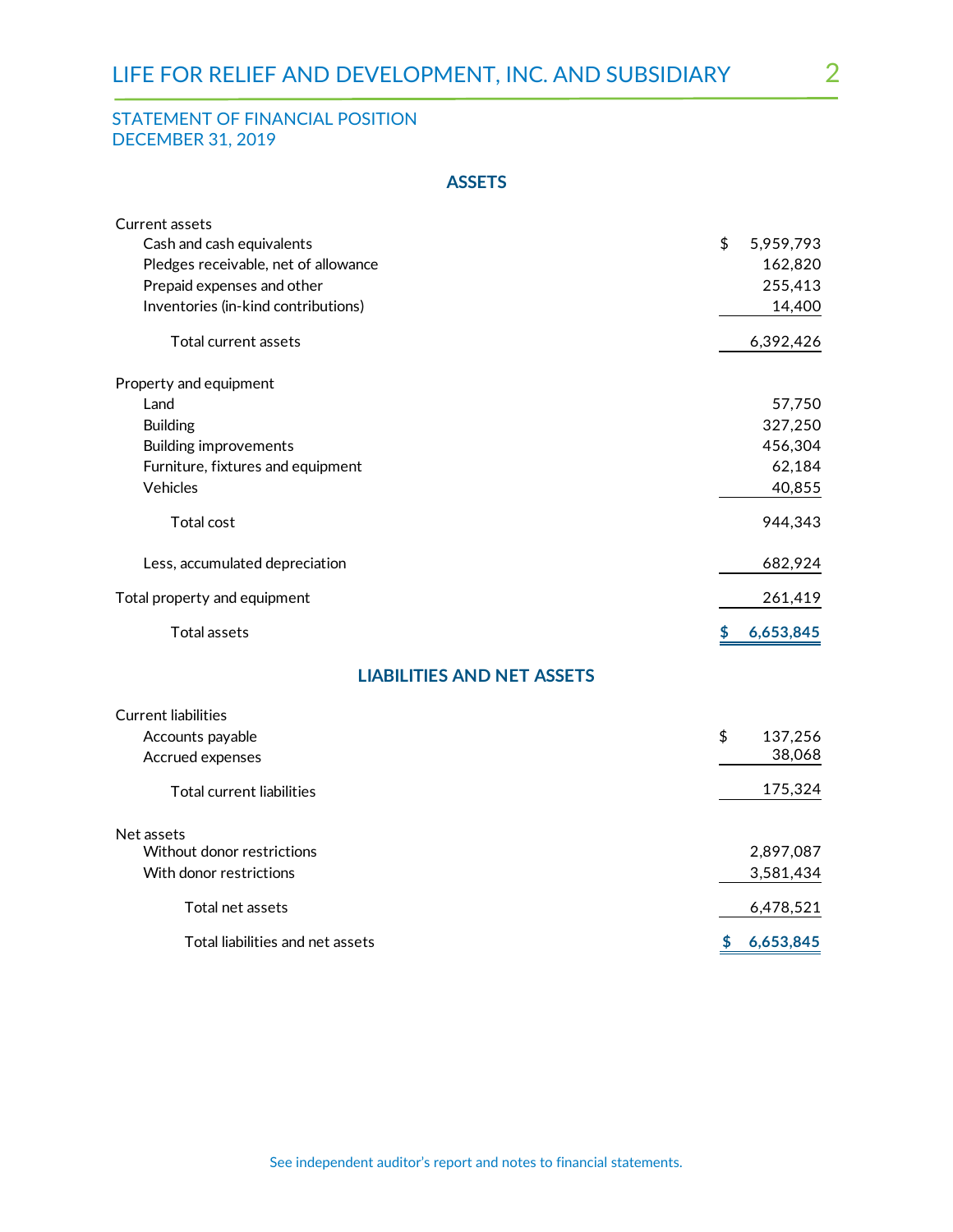## STATEMENT OF ACTIVITIES YEAR ENDED DECEMBER 31, 2019

|                                           | <b>Without Donor</b> | <b>With Donor</b>   |              |
|-------------------------------------------|----------------------|---------------------|--------------|
|                                           | <b>Restrictions</b>  | <b>Restrictions</b> | <b>Total</b> |
| Support and revenue                       |                      |                     |              |
| Contributions                             | \$2,267,237          | \$5,204,559         | \$7,471,796  |
| In-kind contributions:                    |                      |                     |              |
| Medicine and medical supplies             |                      | 6,429,231           | 6,429,231    |
| <b>Educational materials</b>              |                      | 4,177,898           | 4,177,898    |
| Food                                      |                      | 1,241,049           | 1,241,049    |
| Furniture and equipment                   |                      | 1,962,371           | 1,962,371    |
| Clothing                                  |                      | 11,300              | 11,300       |
| Interest income                           | 9,048                |                     | 9,048        |
| Total support and revenue before releases | 2,276,285            | 19,026,408          | 21,302,693   |
| Net assets released from restrictions     | 18,608,854           | (18,608,854)        |              |
| Total support and revenue                 | 20,885,139           | 417,554             | 21,302,693   |
| <b>Expenses</b>                           |                      |                     |              |
| Program services                          | 20,491,649           |                     | 20,491,649   |
| Management and general                    | 1,008,647            |                     | 1,008,647    |
| Fundraising                               | 1,277,957            |                     | 1,277,957    |
| Total expenses                            | 22,778,253           |                     | 22,778,253   |
| Changes in net assets before other income | (1,893,114)          | 417,554             | (1,475,560)  |
| Other income:                             |                      |                     |              |
| Other miscellaneous income                | 12,792               |                     | 12,792       |
| Change in net assets                      | (1,880,322)          | 417,554             | (1,462,768)  |
| Net assets, beginning of year             | 4,777,409            | 3,163,880           | 7,941,289    |
| Net assets, end of year                   | 2,897,087            | \$3,581,434         | \$6,478,521  |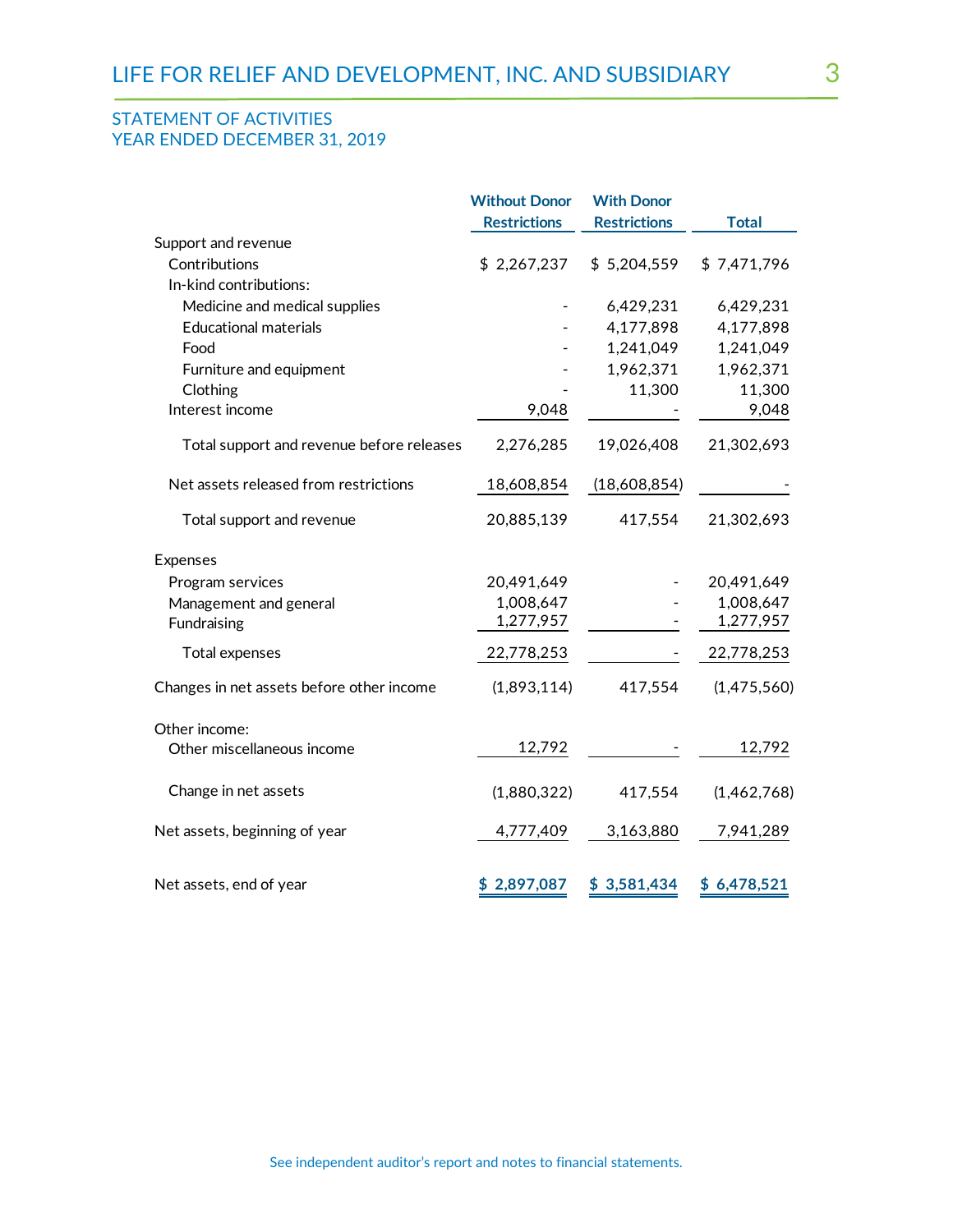# STATEMENT OF FUNCTIONAL EXPENSES YEAR ENDED DECEMBER 31, 2019

|                                      | <b>Program Services</b>                       |                               |                                                       |                    |                                       |                                                 |
|--------------------------------------|-----------------------------------------------|-------------------------------|-------------------------------------------------------|--------------------|---------------------------------------|-------------------------------------------------|
|                                      | <b>Health and</b><br><b>Safety</b><br>Program | <b>Educational</b><br>Program | <b>Emergency</b><br><b>Disaster Relief</b><br>Program | Orphans<br>Program | <b>Food Basket</b><br><b>Programs</b> | <b>Clean Water</b><br><b>Project</b><br>Program |
| Payroll Expenses:                    |                                               |                               |                                                       |                    |                                       |                                                 |
| Compensation                         | \$<br>60,451                                  | \$<br>60,039                  | \$<br>7.147                                           | \$<br>331,114      | \$<br>69,392                          | \$<br>7,676                                     |
| Employment taxes and benefits        | 24,661                                        | 24,495                        | 2,916                                                 | 135,088            | 28,311                                | 3,131                                           |
| Total payroll expenses               | 85,112                                        | 84,534                        | 10,063                                                | 466,202            | 97,703                                | 10,807                                          |
| Other Expenses:                      |                                               |                               |                                                       |                    |                                       |                                                 |
| In Kind Donations:                   |                                               |                               |                                                       |                    |                                       |                                                 |
| Medicine and medical supplies        | 6,414,831                                     |                               |                                                       |                    |                                       |                                                 |
| <b>Educational materials</b>         |                                               | 4,941,309                     |                                                       |                    |                                       |                                                 |
| Food                                 |                                               |                               |                                                       |                    | 1,241,049                             |                                                 |
| Furniture and equipment              |                                               |                               |                                                       |                    |                                       |                                                 |
| Clothing                             |                                               |                               |                                                       |                    |                                       |                                                 |
| <b>Program Expenses:</b>             |                                               |                               |                                                       |                    |                                       |                                                 |
| Health and safety program expense    | 2,500                                         |                               |                                                       |                    |                                       |                                                 |
| Medicine & supply expense            | 4,000                                         |                               |                                                       |                    |                                       |                                                 |
| Education program expense            | $\overline{\phantom{a}}$                      | 624,481                       |                                                       |                    |                                       |                                                 |
| Emergency disaster program expense   |                                               |                               | 58,000                                                |                    |                                       |                                                 |
| Orphans sponsorship                  |                                               |                               | $\overline{\phantom{a}}$                              | 2,018,061          |                                       |                                                 |
| Family assistance                    |                                               |                               |                                                       |                    |                                       |                                                 |
| Food baskets (Ramadan)               |                                               |                               |                                                       |                    | 479,510                               |                                                 |
| Meat (Udhiyah)                       |                                               |                               |                                                       |                    | 354,390                               |                                                 |
| Meat and other distribution          |                                               |                               |                                                       |                    | 720                                   |                                                 |
|                                      |                                               |                               |                                                       |                    |                                       | 206,525                                         |
| Water and sanitation program expense |                                               |                               |                                                       |                    |                                       |                                                 |
| Community development                |                                               |                               |                                                       |                    |                                       |                                                 |
| Credit card processing and bank fees | 13,902                                        | 13,808                        | 1,644                                                 | 76,152             | 15,959                                | 1,765                                           |
| Freight                              | 55,018                                        | 54,648                        | 6,505                                                 | 301,383            | 63,162                                | 6,986                                           |
| Field office expenses                | 11,301                                        | 11,225                        | 1,336                                                 | 61,906             | 12,974                                | 1,435                                           |
| Software fees                        | 3,676                                         | 3,651                         | 435                                                   | 20,138             | 4,220                                 | 467                                             |
| <b>Expenses Including Management</b> |                                               |                               |                                                       |                    |                                       |                                                 |
| and General                          |                                               |                               |                                                       |                    |                                       |                                                 |
| Insurance                            |                                               |                               |                                                       |                    |                                       |                                                 |
| Professional fees                    |                                               |                               |                                                       |                    |                                       |                                                 |
| Rent                                 | 1,188                                         | 1,180                         | 141                                                   | 6,510              | 1,364                                 | 151                                             |
| Repairs and maintenance              |                                               |                               |                                                       |                    |                                       |                                                 |
| Telephone and internet               | 1,348                                         | 1,339                         | 159                                                   | 7,387              | 1,548                                 | 171                                             |
| <b>Utilities</b>                     |                                               |                               |                                                       |                    |                                       |                                                 |
| Office expense and license fees      |                                               |                               |                                                       |                    |                                       |                                                 |
| Payroll processing fees              | 310                                           | 308                           | 37                                                    | 1,699              | 356                                   | 39                                              |
| Media and communications             | 10,856                                        | 10,783                        | 1,284                                                 | 59,465             | 12,462                                | 1,378                                           |
| Bad debt expense                     |                                               |                               |                                                       |                    |                                       |                                                 |
| Depreciation                         |                                               |                               |                                                       |                    |                                       |                                                 |
| Postage and delivery fees            | 9,690                                         | 9,625                         | 1,146                                                 | 53,081             | 11,124                                | 1,230                                           |
| Travel                               | 8,936                                         | 8,876                         | 1,057                                                 | 48,953             | 10,259                                | 1,135                                           |
| <b>Fundraising Expenses:</b>         |                                               |                               |                                                       |                    |                                       |                                                 |
| Media and communications             |                                               |                               |                                                       |                    |                                       |                                                 |
| Postage and delivery fees            |                                               |                               |                                                       |                    |                                       |                                                 |
| Travel                               |                                               |                               |                                                       |                    |                                       |                                                 |
| Fundraising event expenses           |                                               |                               |                                                       |                    |                                       |                                                 |
| Marketing material                   |                                               |                               |                                                       |                    |                                       |                                                 |
| <b>Total functional expenses</b>     | \$6,622,668                                   | \$5,765,767                   | 81,807<br>\$                                          | \$3,120,937        | \$2,306,800                           | \$<br>232,089                                   |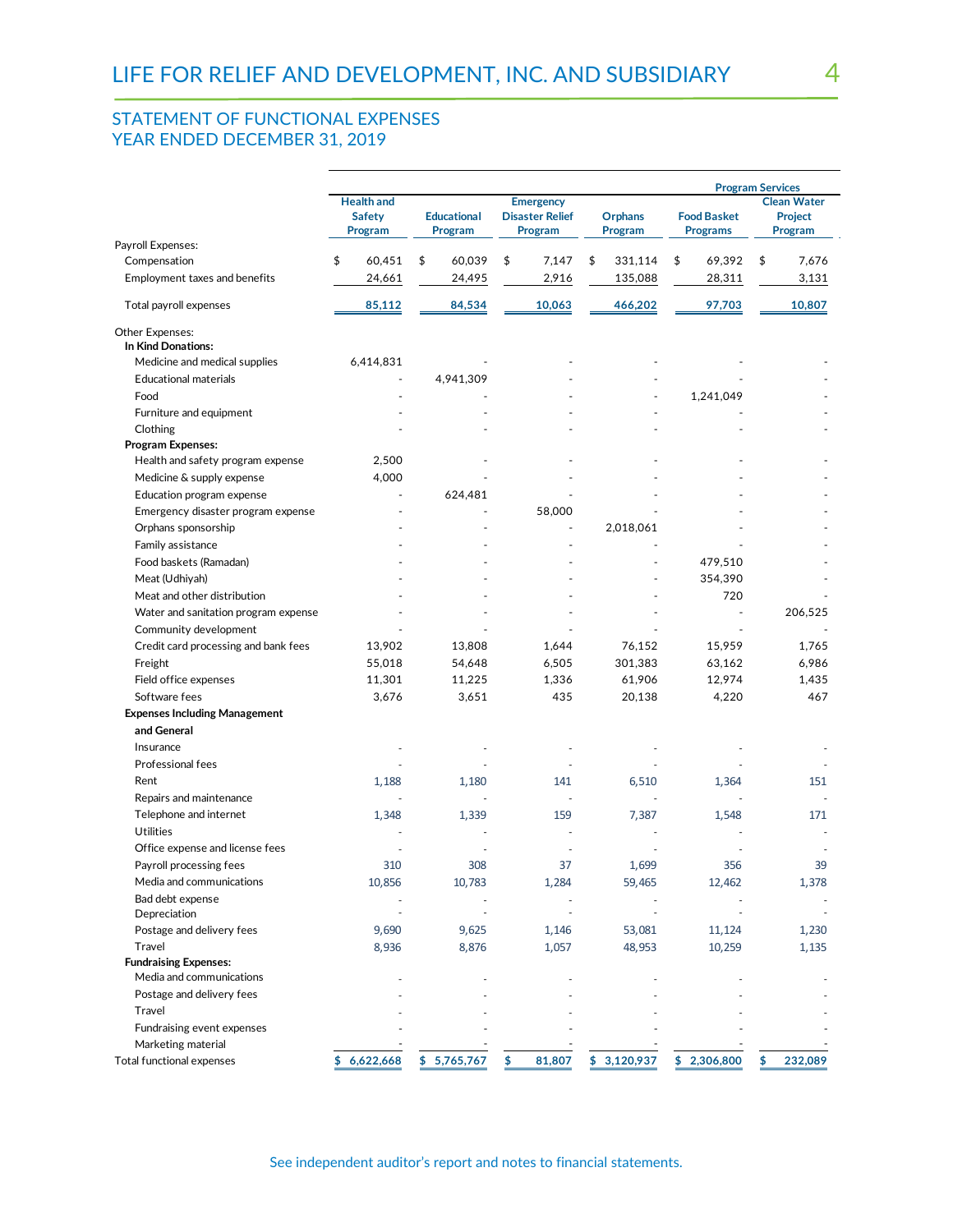## STATEMENT OF FUNCTIONAL EXPENSES (Continued) YEAR ENDED DECEMBER 31, 2019

|                                       |                                      |                                         | <b>Supporting Services</b>       |                    |                                      |
|---------------------------------------|--------------------------------------|-----------------------------------------|----------------------------------|--------------------|--------------------------------------|
| Community                             | <b>Family</b>                        |                                         |                                  |                    | <b>Total</b>                         |
| <b>Development</b><br><b>Programs</b> | <b>Assistance</b><br><b>Programs</b> | <b>Total Program</b><br><b>Services</b> | <b>Management</b><br>and General | <b>Fundraising</b> | <b>Functional</b><br><b>Expenses</b> |
|                                       |                                      |                                         |                                  |                    |                                      |
| \$<br>57,008                          | \$<br>4,585                          | \$<br>597,412                           | \$<br>199,136                    | \$<br>199,136      | \$<br>995,684                        |
| 23,258                                | 1,871                                | 243,731                                 | 81,243                           | 81,243             | 406,217                              |
| 80,266                                | 6,456                                | 841,143                                 | 280,379                          | 280,379            | 1,401,901                            |
|                                       |                                      |                                         |                                  |                    |                                      |
|                                       |                                      |                                         |                                  |                    |                                      |
|                                       |                                      | 6,414,831                               |                                  |                    | 6,414,831                            |
|                                       |                                      | 4,941,309                               |                                  |                    | 4,941,309                            |
|                                       |                                      | 1,241,049                               |                                  |                    | 1,241,049                            |
| 1,962,371                             |                                      | 1,962,371                               |                                  |                    | 1,962,371                            |
|                                       | 11,300                               | 11,300                                  |                                  |                    | 11,300                               |
|                                       |                                      |                                         |                                  |                    |                                      |
|                                       |                                      | 2,500                                   |                                  |                    | 2,500                                |
|                                       |                                      | 4,000                                   |                                  |                    | 4,000                                |
|                                       |                                      | 624,481                                 |                                  |                    | 624,481                              |
|                                       |                                      | 58,000                                  |                                  |                    | 58,000                               |
|                                       |                                      | 2,018,061                               |                                  |                    | 2,018,061                            |
|                                       | 118,332                              | 118,332                                 |                                  |                    | 118,332                              |
|                                       |                                      | 479,510                                 |                                  |                    | 479,510                              |
|                                       |                                      | 354,390                                 |                                  |                    | 354,390                              |
|                                       |                                      | 720                                     |                                  |                    | 720                                  |
|                                       |                                      | 206,525                                 |                                  |                    | 206,525                              |
| 64,424                                |                                      | 64,424                                  |                                  |                    | 64,424                               |
| 13,111                                | 1,055                                | 137,396                                 |                                  |                    | 137,396                              |
| 51,889                                | 4,173                                | 543,764                                 |                                  |                    | 543,764                              |
| 10,658                                | 857                                  | 111,692                                 |                                  |                    | 111,692                              |
| 3,467                                 | 279                                  | 36,333                                  |                                  |                    | 36,333                               |
|                                       |                                      |                                         |                                  |                    |                                      |
|                                       |                                      |                                         |                                  |                    |                                      |
|                                       |                                      |                                         | 17,080                           |                    | 17,080                               |
|                                       |                                      |                                         | 491,952<br>5,034                 |                    | 491,952<br>16,779                    |
| 1,121                                 | 90<br>$\overline{a}$                 | 11,745                                  | 19,264                           |                    | 19,264                               |
|                                       | 102                                  | 13,326                                  | 5,712                            |                    | 19,038                               |
| 1,272                                 |                                      |                                         | 16,336                           |                    | 16,336                               |
|                                       |                                      |                                         | 66,798                           |                    | 66,798                               |
| 293                                   | 24                                   | 3,066                                   | 1,314                            |                    | 4,380                                |
| 10,238                                | 823                                  | 107,289                                 |                                  |                    | 107,289                              |
|                                       |                                      |                                         | 70,215                           |                    | 70,215                               |
|                                       |                                      |                                         | 22,836                           |                    | 22,836                               |
| 9,139                                 | 735                                  | 95,770                                  | 11,727                           |                    | 107,497                              |
| 8,428                                 | 678                                  | 88,322                                  |                                  |                    | 88,322                               |
|                                       |                                      |                                         |                                  |                    |                                      |
|                                       |                                      |                                         |                                  | 45,981             | 45,981                               |
|                                       |                                      |                                         |                                  | 41,044             | 41,044                               |
|                                       |                                      |                                         |                                  | 37,852             | 37,852                               |
|                                       |                                      |                                         |                                  | 595,546            | 595,546                              |
|                                       |                                      |                                         |                                  | 277,155            | 277,155                              |
| 2,216,677<br>\$                       | 144,904<br>\$                        | \$20,491,649                            | \$1,008,647                      | \$1,277,957        | \$22,778,253                         |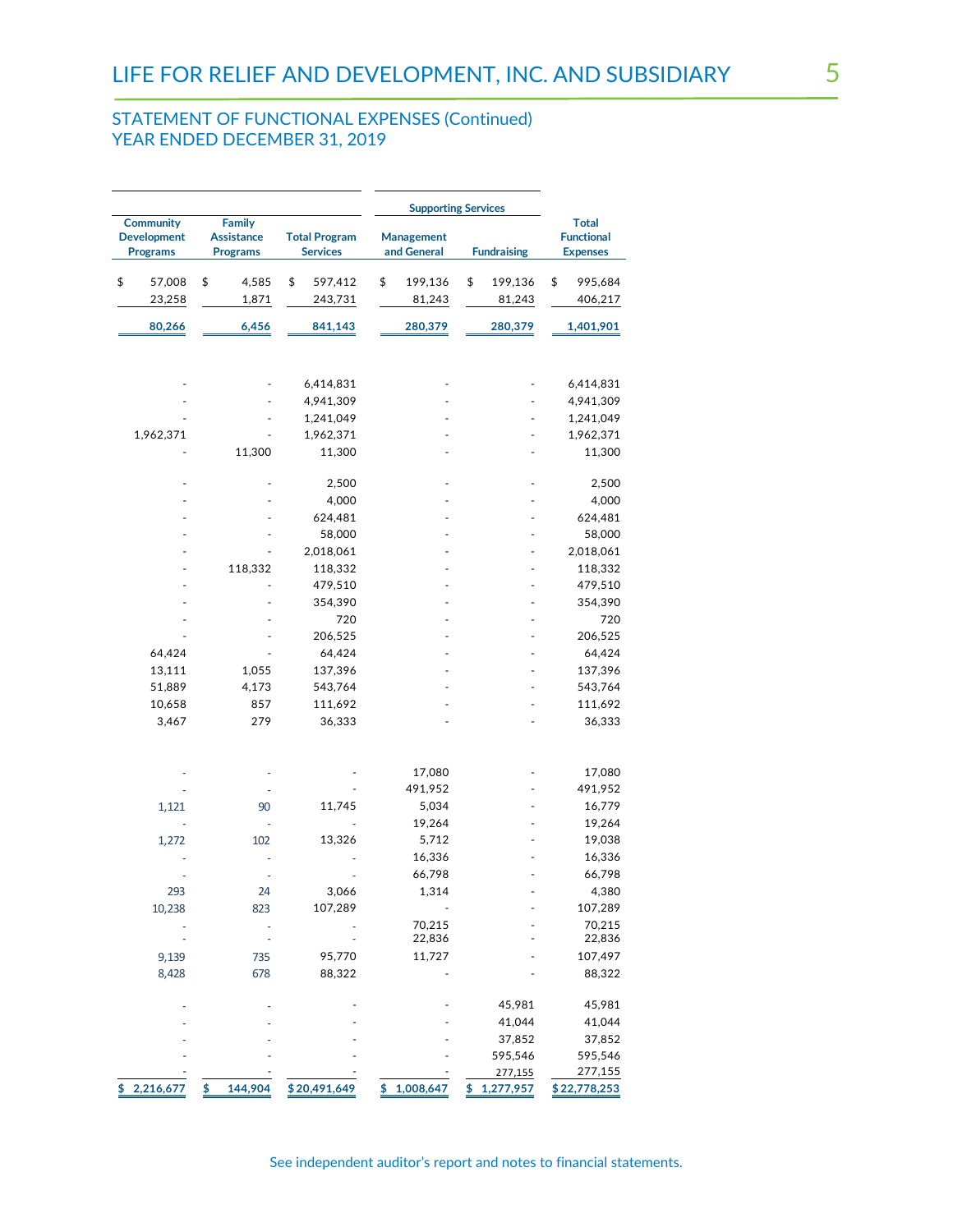## STATEMENT OF CASH FLOWS YEAR ENDED DECEMBER 31, 2019

| Cash flows from operating activities:          |                   |
|------------------------------------------------|-------------------|
| Change in net assets                           | \$<br>(1,462,768) |
| Adjustments to reconcile changes in net assets |                   |
| to net cash used in operating activities       |                   |
| Depreciation                                   | 22,836            |
| Bad debt expense                               | 70,215            |
| Change in donated inventories                  | 749,011           |
| Changes in operating assets and liabilities    |                   |
| (Increase) decrease in                         |                   |
| Pledges receivables                            | (150, 701)        |
| Prepaid expenses                               | (202, 520)        |
| Increase (decrease) in                         |                   |
| Accounts payable                               | 68,422            |
| Accrued expenses                               | (43, 879)         |
| Net cash used in operating activities          | (949, 384)        |
| Cash flows from investing activities:          |                   |
| Purchase of property and equipment             | (18,000)          |
| Cash and cash equivalents at beginning of year | 6,927,177         |
| Cash and cash equivalents at end of year       | \$<br>5,959,793   |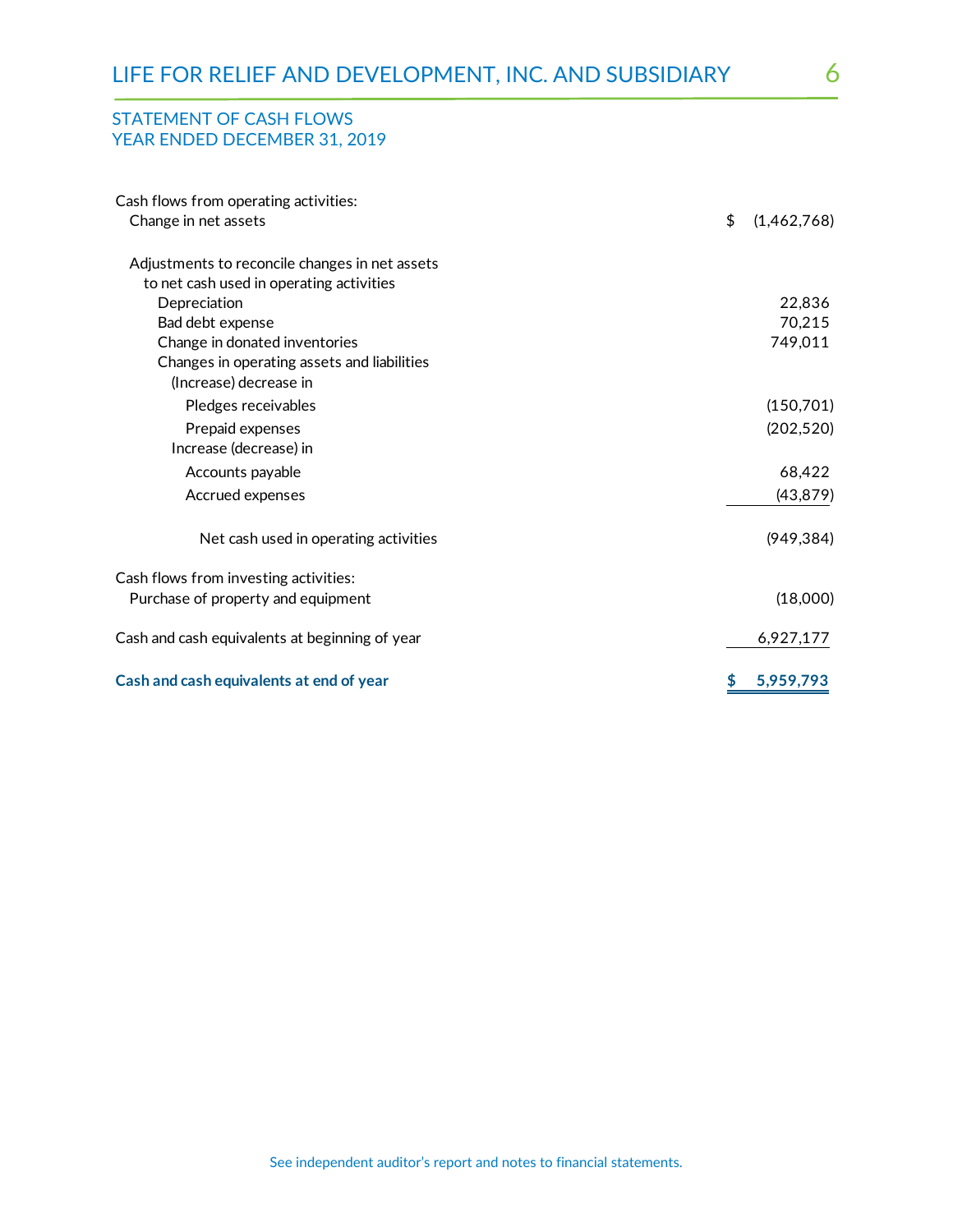#### **NOTE 1 –** NATURE OF ORGANIZATION

Life for Relief and Development, Inc. (the "Organization") is a California not-for-profit organization founded in 1992 and is headquartered in Southfield Michigan. The Organization's mission is deeply rooted in the belief that saving lives should be a priority of all mankind. In response to poverty, famine, social and economic turmoil, natural disasters, and other catastrophes, the Organization works to provide assistance to people across the globe by offering humanitarian services such as food, water, and temporary shelter as well as healthcare and education. The Organization's mission is accomplished through the following programs:

Health and Safety Program - Medicines, medical supplies, and medical equipment are distributed to underserved hospitals and clinics around the world and to communities in areas that lack adequate health services. The hearing impaired in many countries receive hearing aids through hearing aid medical missions.

Educational Program – The Organization promotes literacy through the distribution of books to colleges, universities, primary and secondary schools. Through this program the Organization also donates classroom furniture to Native American schools in the United States of America and needy schools throughout the world and gives orphans and poor school children uniforms, shoes, and school bags filled with stationary, pens, and other educational items through its back to school program.

Emergency Disaster Relief Program – In response to areas suffering from natural or man-made disasters, the Organization provides emergency humanitarian relief to those in need in the form of shelters, food, water, and urgent medical care.

Orphans Program – The orphan sponsorship program provides orphans throughout the world and the vulnerable needy families of the orphans their education, health, nutrition, shelter, and other needs.

Food Basket Programs – The food basket programs include various seasonal projects that help feed needy families in many countries throughout the world. During Ramadan, the Organization distributes food baskets to poor and needy individuals and also provide hot cooked meals to various communities. Additionally, the Organization partners with Islamic centers, grocery stores, and supermarkets in communities in the United States to distribute Udhiyah/Qurbani to individuals and families that may otherwise not have access to meat throughout the year. Through the Christmas and Thanksgiving programs, the Organization may also support a community event by providing a meal and gifts or may distribute food baskets for Thanksgiving to poor and homeless individuals.

Clean Water Project Programs – Through the water programs, the Organization assists communities that have little or no access to clean water by constructing water wells or providing water tanks. Water is a necessity of life needed for proper heath, hygiene, and sanitation and for livestock populations.

Community Development Programs – The Organization builds community centers where community members gather for social events as well as funds small human development projects for poor families to enable them to start their own businesses to support their families.

Family Assistance Program - The family assistance program works to improve the living conditions of vulnerable single mothers and disabled heads of households in various countries, who have lost everything from the devastating impact of war and famine. Through this program, the Organization also provides winter-aid to families which may include warm blankets, winter clothes and jackets.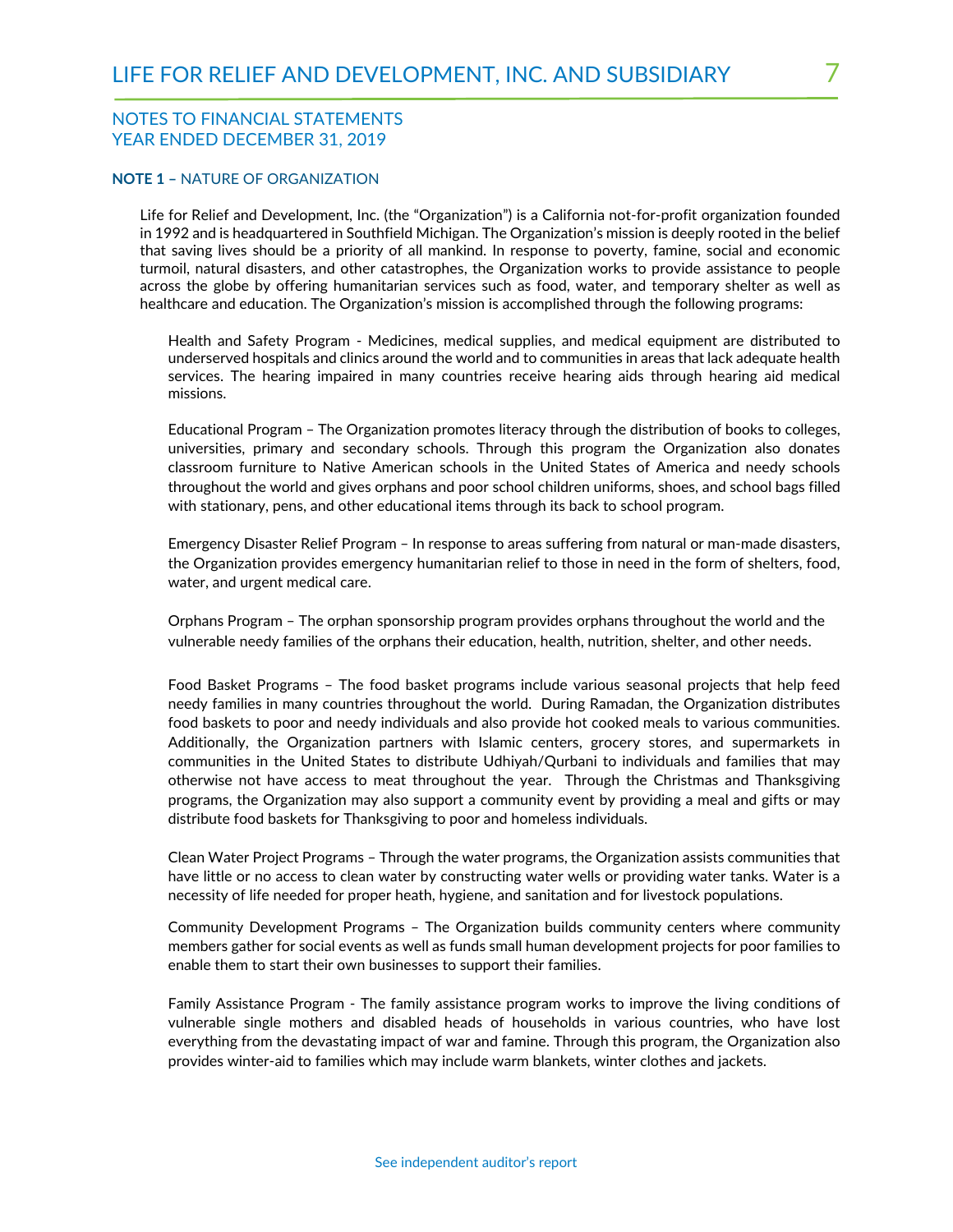#### **NOTE 1 –** NATURE OF ORGANIZATION (continued)

In addition to contributions to the various programs, the Organization helps Muslims carry out their Zakat duties by collecting Zakat payments. The unrestricted Zakat contributions provides the Organization the ability to fund eligible programs where most needed and allows the Organization to fulfil their mission of offering humanitarian assistance to those in need.

Life Managements, L3C, a limited liability company was organized in February 2016 under the laws of the State of Michigan. Life Managements, L3C ("Subsidiary") provides management services to the Organization. Life for Relief and Development, Inc. owns 100% of Life Managements, L3C and accordingly, consolidates the accounts of this entity in the consolidated financial statement. All intercompany accounts and transactions between Life for Relief and Development, Inc., and Life Managements L3C are eliminated in consolidation.

The Organization receives most of its support and revenue from public contributions from individuals and businesses and in-kind contributions.

#### **NOTE 2 –** SUMMARY OF SIGNIFICANT ACCOUNTING POLICIES

**Basis of Presentation** – The accompanying consolidated financial statements have been prepared in accordance with accounting principles generally accepted in the United States of America ("GAAP") to focus on the Organization as a whole and to present transactions according to the existence or absence of donorimposed restrictions.

Net assets, revenues, support, expenses and gains or losses are classified based on the existence or absence of donor-imposed restrictions. Accordingly, net assets and changes therein are classified and reported as follows:

*Net Assets Without Donor Restrictions* – Net assets available for use in general operations and not subject to donor restrictions.

*Net Assets With Donor Restrictions* – Net assets subject to donor-imposed restrictions. Some donorimposed restrictions are temporary in nature, such as those that will be met by the passage of time (when applicable) or other events specified by the donor. Donor-imposed restrictions are released when a restriction expires, that is, when the stipulated time has elapsed, when the stipulated purpose for which the resource was restricted has been fulfilled, or both.

Revenues and support are reported as increases in net assets without donor restrictions unless use of the related assets is limited by donor-imposed restrictions. Expenses are reported as decreases in net assets without donor restrictions. Gains and losses on other assets or liabilities (when applicable) are reported as increases or decreases in net assets without donor restrictions, unless restricted by the donor or law. Expirations of net assets with donor restrictions (i.e., the donor-stipulated purpose has been fulfilled and/or the stipulated time period has elapsed) are reported as reclassifications between the applicable classes of net assets.

**Cash and Cash Equivalents** – The Organization considers all highly liquid investments purchased with original maturity of three months or less to be cash equivalents. The Organization maintains cash balances in various banks that at times throughout the year, may exceed federally insured limits. Management does not believe that Organization is exposed to any significant credit or other risk from such uninsured balances.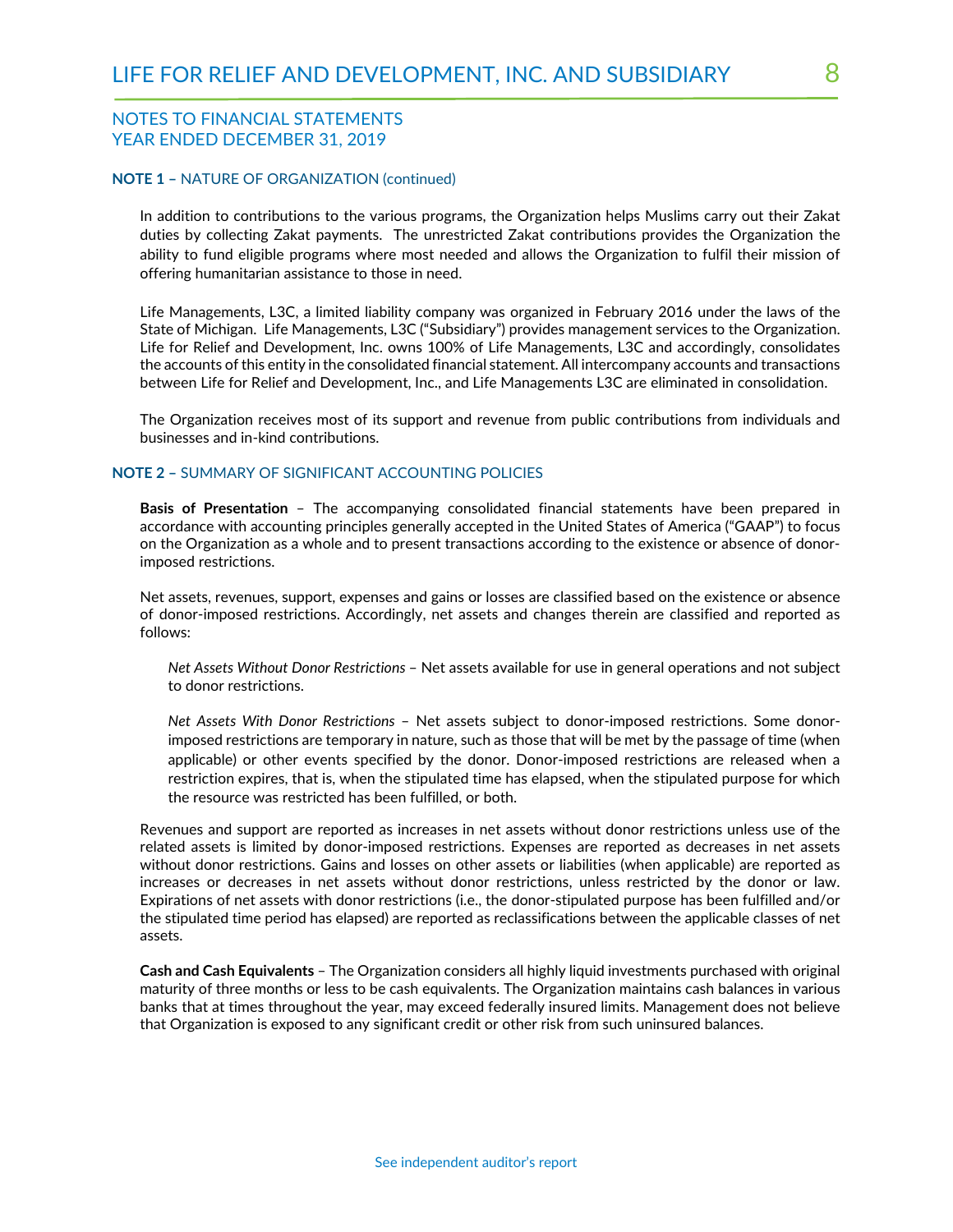#### **NOTE 2 –** SUMMARY OF SIGNIFICANT ACCOUNTING POLICIES (Continued)

**Pledges Receivable** – The Organization's pledges receivables are comprised primarily of amounts committed from individuals and businesses for the Organization's activities. Revenue is recognized when an unconditional promise to give is received; in the absence of such promise, revenue is recognized when the promise to give is collected. Unconditional promises to give that are expected to be collected in the future year are recorded at the present value of their estimated future cash flows. The unamortized discount represents the adjustment required to record promises to give expected to be received in future years at their present value. Amortization of the discount (when applicable) is recorded as additional contribution revenue and used in accordance with donor-imposed restrictions over the period of the promise to give.

Pledges receivable are recorded at the amount the Organization expects to collect from outstanding balances. Management of the Organization records an estimate for uncollectible accounts and writes off balances deemed uncollectible. The allowance for doubtful accounts was \$135,000 at December 31, 2019.

**Property and Equipment** – Purchased property and equipment with a useful life in excess of one year is capitalized at cost. Major improvements are capitalized while ordinary maintenance and repairs are expensed. Donations of property and equipment are capitalized at their estimated fair value at the date contributed. Such donations are reported as contributions without donor restrictions unless the donor has restricted the donated asset to a specific purpose. Assets donated with explicit restrictions regarding their use are reported as contributions with donor restrictions. Absent donor stipulations regarding how long those donated assets must be maintained, the Organization reports expirations of donor restrictions when the donated or acquired assets are placed in service. The Organization reclassifies net assets with donor restrictions to net assets without donor restrictions at that time. Property and equipment is depreciated using the straight-line method over the estimated useful lives.

**Contributions –**Unconditional contributions are recorded as support at fair value in the year a donation is received from the donor. Unconditional contributions with donor-imposed restrictions are reported at net assets with donor restrictions. When the stipulated purpose has been met, the contribution is reported as net assets without restrictions. Contributions of assets other than cash are recorded at their estimated fair value.

**In-Kind Contributions/Donations –** Donated goods for use by the Organizations to support their mission are recorded as in-kind contributions at their estimated fair value, based on independent supplier quotations. Donated goods held at a public warehouse utilized by the Organization are recorded as inventory at estimated fair value until the donated items are distributed for program use. When the donated goods are shipped to the recipient, the in-kind donation expense is recorded. Donated goods are used exclusively for the Organization's humanitarian assistance programs.

**Contributed Services –** The Organization records the fair value of contributed services in the financial statements if the services either (a) create or enhance a non-financial asset or (b) require specialized skills, are provided by persons possessing those skills and would need to be purchased if they were not donated. No amounts have been reflected in the financial statements for contributed services since contributed services received do not meet the criteria for recognition.

**Functional Expense –** The Organization accumulates and reports its expenses by function as for program services, management and general activities, or fundraising purposes. Program services are activities that fulfill the purposes or mission of the Organization. Management and general activities include insurance, professional fees, portion of office rent and utilities and certain other costs other than the direct cost for program services.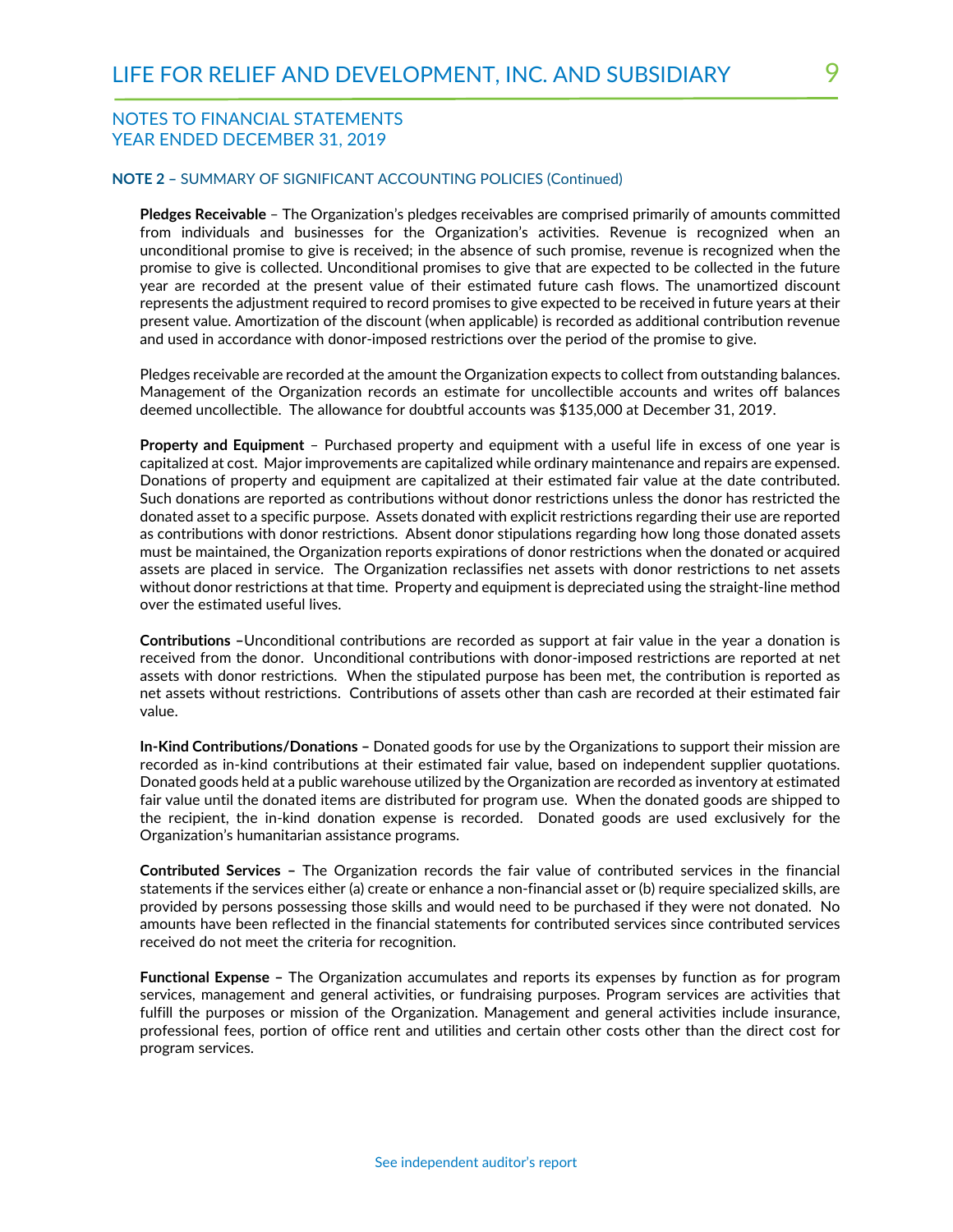#### **NOTE 2 –** SUMMARY OF SIGNIFICANT ACCOUNTING POLICIES (Continued)

**Fundraising and Cost Allocations –** The Organization solicits funds for ongoing operations from community groups, businesses, and individuals. Fundraising expenses are based on actual amounts paid and percentage of time allocated as it relates to payroll related costs.

The financial statements also report certain categories of expenses that are attributable to more than one program or supporting services. Therefore, these expenses require allocation on a reasonable basis using a cost allocation method which primarily is based on a percentage of revenue as determined by management. Although the methods of allocations used are considered reasonable, other methods could be used that would produce a different amount.

**Income Taxes –** The Organization is a not-for-profit organization that is exempt from income taxes under Section 501(c)(3) of the Internal Revenue Code and is exempt from similar state and local taxes. Although the Organization was granted an income tax exemption by the Internal Revenue Service, such exemption does not apply to "unrelated business taxable income". The Organization is not a private foundation.

The Organization analyzes its income tax filing positions in the federal and state jurisdictions where it is required to file income tax returns, for all open tax years in these jurisdictions, to identify any potential uncertain tax positions. The Organization treats interest and penalties attributed to income taxes, and reflects any changes for such, to the extent that they arise, as a component of its management and general expense.

The Organization concluded that there are no significant uncertain tax positions requiring recognition in the financial statements. The Organization does not expect the total amount of unrecognized tax benefits ("UTB") (e.g. tax deductions, exclusions, or credits claimed or expected to be claimed) to significantly change in the next twelve months. The Organization does not have any amounts accrued for interest and penalties related to UTBs at December 31, 2018, and it is not aware of any claims for such amounts by federal or state income tax authorities.

For Life Managements, L3C ("Subsidiary"), deferred income taxes are recognized for the tax consequences of temporary differences between the financial reporting basis and the federal income tax basis of their assets and liabilities. The accrual basis of accounting is used for financial reporting and the cash basis is used for income tax reporting. Deferred income taxes arise from temporary basis differences as a result of timing of recognition of revenue and expenses related to the accrual to cash adjustment and charitable contributions. Valuation allowances are established when necessary to reduce deferred tax assets to the amount expected to be realized. Income tax expense is the tax payable or refundable for the period plus or minus the change during the period in deferred tax assets and liabilities. Income tax expense and deferred taxes were not significant in 2019.

The Organization and its Subsidiary concluded that there are no significant uncertain tax positions requiring recognition in the financial statements. The Organization does not expect the total amount of unrecognized tax benefits ("UTB") (e.g. tax deductions, exclusions, or credits claimed or expected to be claimed) to significantly change in the next twelve months. The Organization does not have any amounts accrued for interest and penalties related to UTBs at December 31, 2019, and it is not aware of any claims for such amounts by federal or state income tax authorities.

**Use of Estimates** – The preparation of financial statements in conformity with accounting principles generally accepted in the United States of America requires management to make estimates and assumptions that affect the reported amounts of assets and liabilities and disclosure of contingent assets and liabilities at the date of the financial statements and the reported amounts of revenues and expenses during the reported periods. Actual results could differ from those estimates.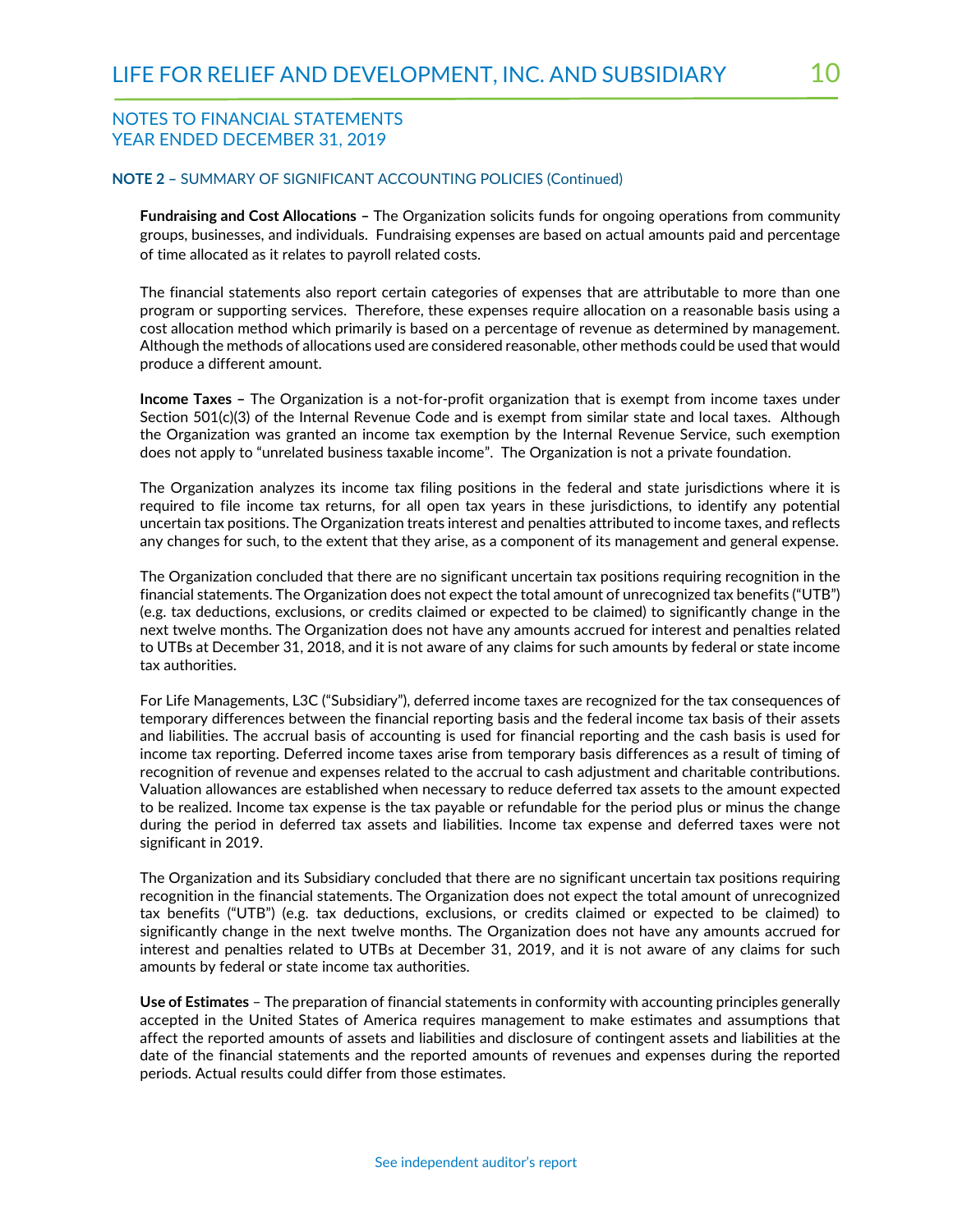#### **NOTE 3 –** PROPERTY AND EQUIPMENT

Property and equipment consist of the following at December 31, 2019:

|                                   |              | <b>Depreciable</b> |
|-----------------------------------|--------------|--------------------|
|                                   | 2019         | Life - Years       |
| Land                              | \$<br>57,750 | <b>None</b>        |
| <b>Building</b>                   | 327,250      | 39                 |
| Building improvements             | 456.304      | $7 - 20$           |
| Furniture, fixtures and equipment | 62,184       | $5 - 7$            |
| <b>Vehicles</b>                   | 40,855       | 5                  |
|                                   | 944.343      |                    |
| Accumulated depreciation          | 682,924      |                    |
|                                   | 261,419      |                    |
|                                   |              |                    |

Depreciation expense for the years ended December 31, 2019 was \$22,836.

#### **NOTE 4 –** DESCRIPTION OF LEASING ARRANGEMENT

The Organization is headquartered in Southfield Michigan. To support the Organization with storage needs for donated goods, the Organization leases space from a public warehouse in Southfield Michigan. The rental payment for the warehouse is based on space utilized.

The Organization also leases office spaces in other states in the contiguous United States under one-year operating lease terms. The monthly lease payments on these leases range from \$350 to \$803 per month. Rent expense, which includes lease payments on the office spaces in the United States was \$15,978 for the year ended December 31, 2019.

In addition, the Organization leases office space in Dubai, United Arab Emirates for its international fundraising activities. Annual rent for this office is approximately \$4,000 and is included in program services.

#### **NOTE 5 –** NET ASSETS – WITH DONOR RESTRICTIONS

Changes in net asset with donor restrictions by incurring expenses satisfying the restricted purpose is as Follows for the year ended December 31, 2019:

|                                   |                  |                  | <b>Releases</b>     |                  |
|-----------------------------------|------------------|------------------|---------------------|------------------|
|                                   | <b>Beginning</b> |                  | <b>From</b>         | <b>Ending</b>    |
|                                   | <b>Balance</b>   | <b>Additions</b> | <b>Restrictions</b> | <b>Balance</b>   |
| Health and safety program         | \$               | 6,491,434<br>\$  | 6,491,434<br>S.     | \$               |
| Educational program               | 375,225          | 4,195,311        | 4,570,536           |                  |
| Emergency disaster relief program | 424,502          | 227,624          | 76,734              | 575,392          |
| Orphans program                   | 2,064,405        | 3,505,657        | 2,885,957           | 2,684,105        |
| Food basket programs              |                  | 2,210,028        | 2,210,028           |                  |
| Clean water project program       | 16,539           | 244,455          | 226,644             | 34,350           |
| Community development programs    |                  | 2,005,871        | 2,005,871           |                  |
| Family assistance programs        | 283,209          | 146,028          | 141,650             | 287,587          |
|                                   | 3,163,880<br>\$  | \$19,026,408     | \$18,608,854        | 3,581,434<br>\$. |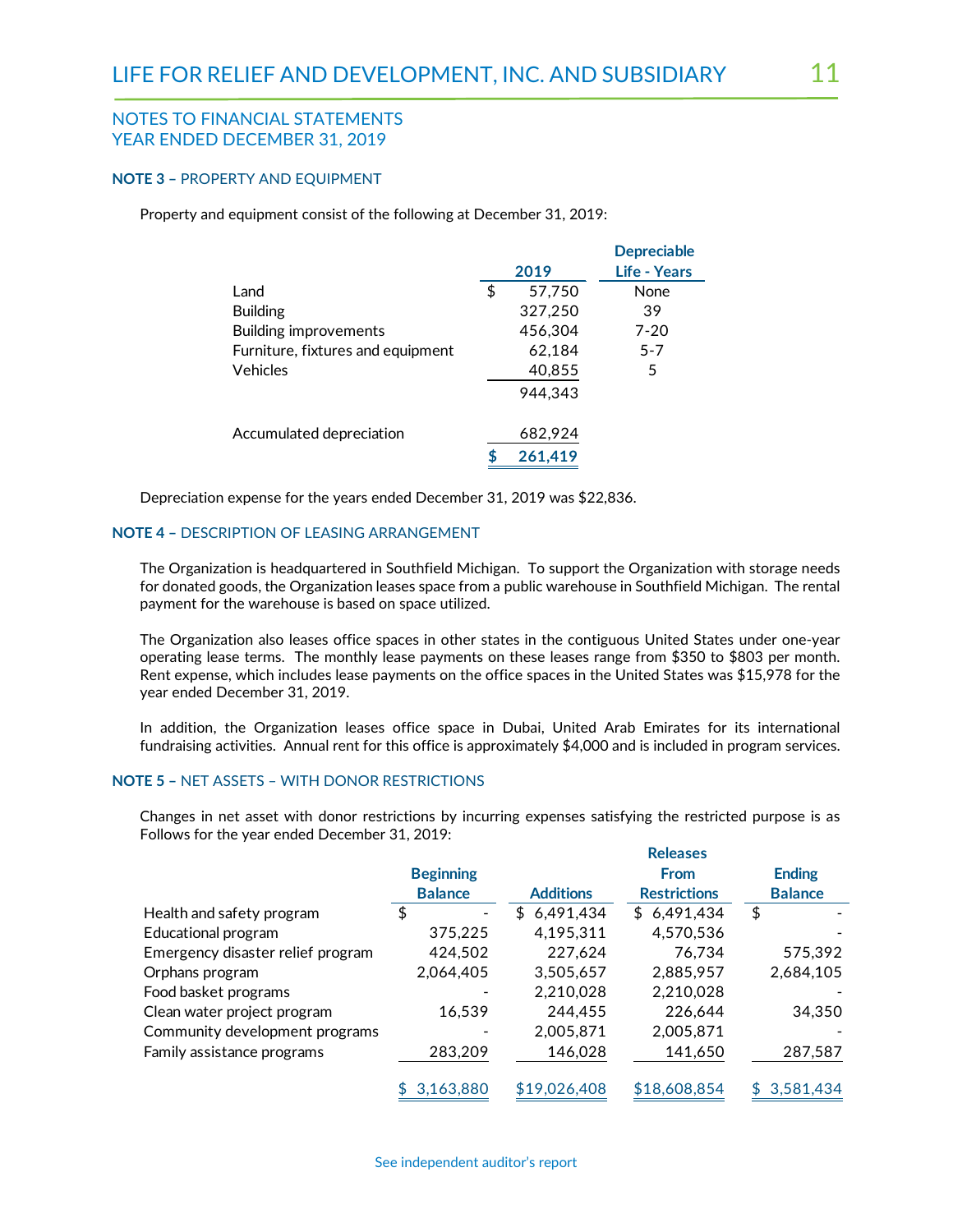#### **NOTE 6 –** CONTRIBUTIONS

The breakdown of category of contributions for the year ended December 31, 2019, are as follows:

|                                          | <b>Without</b>      |                     |              |
|------------------------------------------|---------------------|---------------------|--------------|
|                                          | <b>Donor</b>        | <b>With Donor</b>   |              |
|                                          | <b>Restrictions</b> | <b>Restrictions</b> | <b>Total</b> |
| Health and safety program                | \$                  | 76,603              | \$<br>76,603 |
| Educational program                      |                     |                     |              |
| Emergency disaster relief program        |                     | 227,624             | 227,624      |
| Orphans program                          |                     | 3,505,657           | 3,505,657    |
| Food basket programs                     |                     | 971,992             | 971,992      |
| Clean water project program              |                     | 244.455             | 244,455      |
| Community development programs           |                     | 43,500              | 43,500       |
| Family assistance programs               |                     | 134,728             | 134,728      |
| Contributions without donor restrictions | 2,267,237           |                     | 2,267,237    |
|                                          | 2,267,237           | 5.204.559           | 7.471.796    |

#### **NOTE 7 –** IN-KIND CONTRIBUTIONS

During 2019, the Organization received in-kind contributions totaling \$14,570,860 as follows:

| <b>Program Services</b>       | <b>In-Kind Contributions</b> |              |
|-------------------------------|------------------------------|--------------|
| Health and safety program     | Medicine & medical supplies  | 6,414,831    |
| Educational program           | <b>Educational materials</b> | 4,941,309    |
| Food basket programs          | Food                         | 1,241,049    |
| Community development program | Furniture and equipment      | 1,962,371    |
| Family assistance programs    | Clothing                     | 11,300       |
|                               |                              | \$14,570,860 |

#### **NOTE 8 –** LIQUIDITY AND AVAILABILITY

Financial assets available for general expenditure, that is, without donor or other restrictions limiting their use, within one year of the statement of financial position date, comprise the following:

| <b>Financial assets</b>                         |             |
|-------------------------------------------------|-------------|
| Cash and cash equivalents                       | \$5,959,793 |
| Pledges receivable, net of allowance            | 162,820     |
| Total financial assets held by the Organization | 6,122,613   |
| Less amounts with limits on usage               |             |
| Spendable net assets with                       |             |
| donor purpose restrictions                      | 3,581,434   |
| Total financial assets available                |             |
| for general use within one year                 | \$2.541.179 |